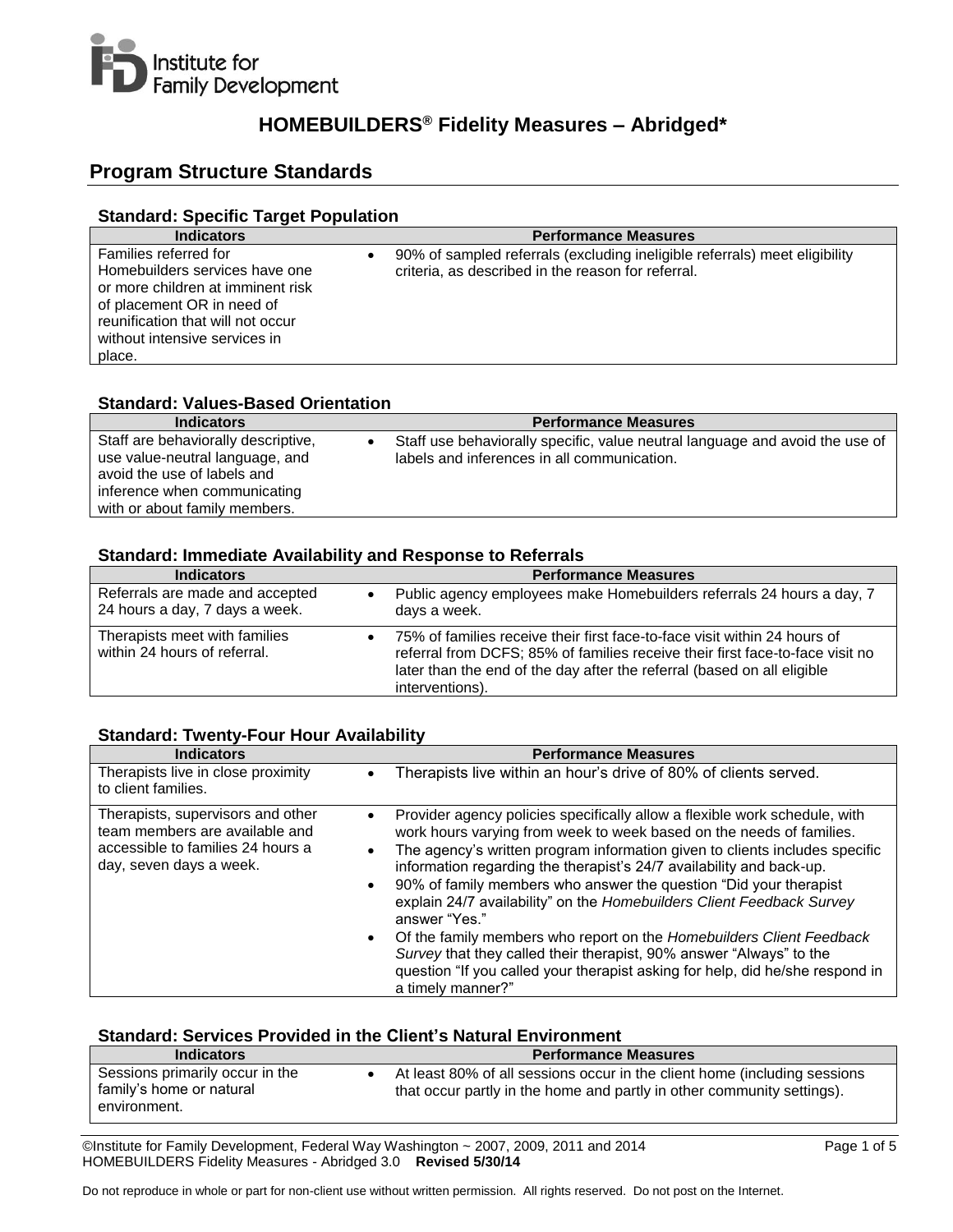## **Standard: Service Intensity and Caseload**

| <b>Indicators</b>                                                                                                                               | <b>Performance Measures</b>                                                                                                                                                                              |
|-------------------------------------------------------------------------------------------------------------------------------------------------|----------------------------------------------------------------------------------------------------------------------------------------------------------------------------------------------------------|
| Therapists typically work with 2<br>families at a time; periodically<br>therapists may work with 1 or 3<br>families for a short period of time. | Full-time (1.0 FTE) therapists serve 18-22 families per year. (Interventions<br>$\bullet$<br>that close prematurely are credited as 0.25 per week completed.)                                            |
| Therapists typically meet with<br>each family 3-5 times per week,<br>and provide 40 or more hours of<br>face-to-face service.                   | 80% of families meet with their therapist at least 3 times per week.<br>Interventions average 38 hours or more of face-to-face contact (excluding<br>$\bullet$<br>interventions that close prematurely). |

### **Standard: Brevity of Services**

| <b>Indicators</b>                                                                                                                                                               | <b>Performance Measures</b>                                                                                                                                                                                                                                      |
|---------------------------------------------------------------------------------------------------------------------------------------------------------------------------------|------------------------------------------------------------------------------------------------------------------------------------------------------------------------------------------------------------------------------------------------------------------|
| Therapists typically provide<br>services for 4 weeks. Services<br>may be extended up to 6 weeks<br>when an extension will<br>substantially decrease the chance<br>of placement. | There is variation in length of service, with at least 60% of interventions<br>closing within 31 days (excluding interventions that close prematurely).<br>90% of interventions close by the end of 6 weeks (excluding interventions<br>that close prematurely). |

# **Standard: Single Therapist Operating within a Team**

| <b>Indicators</b>                                                       | <b>Performance Measures</b>                                                                                 |
|-------------------------------------------------------------------------|-------------------------------------------------------------------------------------------------------------|
| Supervisor and team members<br>provide back-up as needed.               | Homebuilders team members provide back-up services to clients when<br>needed.                               |
| Therapists and supervisors meet<br>Homebuilders employment<br>criteria. | 100% of therapists are assigned full-time (1.0 FTE) or half-time (0.50 FTE)<br>to the Homebuilders program. |

# **Standard: Supervision and Consultation**

| <b>Indicators</b>                                                                                               | <b>Performance Measures</b>                                                                                                                                                                                                                                                                                                                                                   |
|-----------------------------------------------------------------------------------------------------------------|-------------------------------------------------------------------------------------------------------------------------------------------------------------------------------------------------------------------------------------------------------------------------------------------------------------------------------------------------------------------------------|
| Supervisors are available to<br>therapists 24/7 for clinical<br>supervision.                                    | On the Therapist Feedback to Supervisor Survey, supervisors receive an<br>average rating of 6.0 or higher (on a 7-point scale) on the question: "How<br>satisfied are you that your supervisor is available for immediate<br>consultation needs on a 24/7 basis?"                                                                                                             |
| Team consultation occurs at least<br>weekly.                                                                    | In-person team consultation meetings occur at least once per week, at<br>least 48 weeks per year.<br>When therapists miss regularly scheduled team consultation meetings,<br>100% of absences are for excused reasons (e.g., vacation, sick, client<br>crises).                                                                                                               |
| Therapists receive at least weekly<br>consultation regarding client<br>families.                                | 100% of eligible interventions are staffed weekly; staffings preferably occur<br>during team consultation.                                                                                                                                                                                                                                                                    |
| Supervisors routinely accompany<br>therapists on home visits.                                                   | Supervisors accompany each therapist at least quarterly for therapists with<br>fewer than 2 years Homebuilders experience, and at least semi-annually<br>for therapists with more than 2 years Homebuilders experience.<br>(Therapists who did not have an active caseload at least 2 months in the<br>quarter - or 4 of 6 months for experienced therapists - are excluded.) |
| Team members follow the<br><b>Homebuilders Consultation</b><br>Guidelines during team<br>consultation meetings. | Team members are rated as achieving fidelity on the Team Consultation<br>Review forms.                                                                                                                                                                                                                                                                                        |

 $\overline{\textcircled{\text{M}}\text{C}}$  Clnstitute for Family Development, Federal Way, Washington ~ 2007, 2009, 2011, 2014 HOMEBUILDERS Fidelity Measures - Abridged 3.0 **Revised 5/30/14**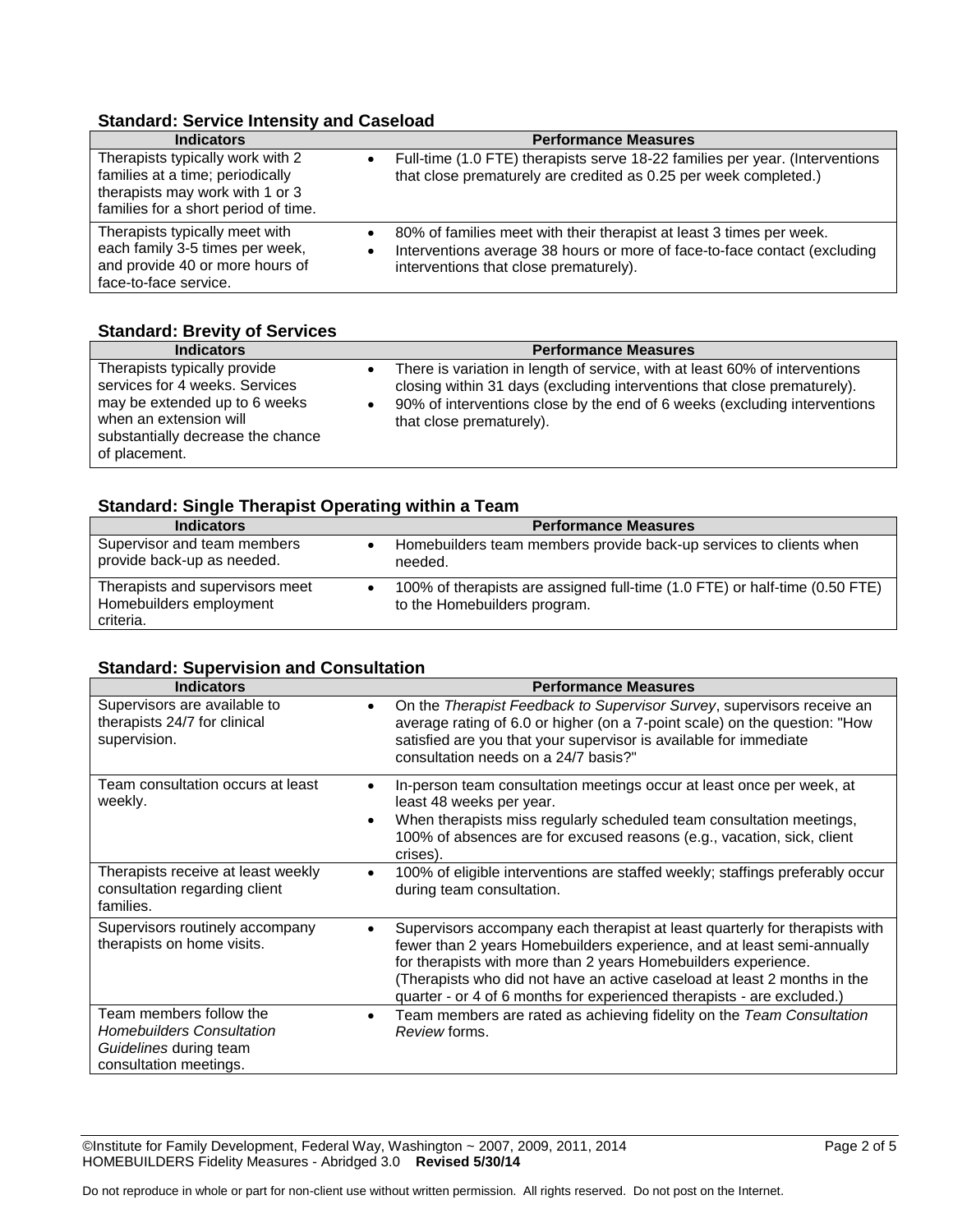# **Standard: Ongoing Quality Enhancement**

| <b>Indicators</b>                                                           | <b>Performance Measures</b>                                                                                                                                                                        |
|-----------------------------------------------------------------------------|----------------------------------------------------------------------------------------------------------------------------------------------------------------------------------------------------|
| Supervisors provide on-the-job<br>training to new therapists.               | New therapists shadow the supervisor or experienced therapist on at least<br>$\bullet$<br>one complete intervention.                                                                               |
|                                                                             | The supervisor shadows therapists on the equivalent of at least one<br>intervention in which the therapist takes primary responsibility. This can                                                  |
|                                                                             | occur during a single intervention or be spread over the first 2 to 4<br>interventions.                                                                                                            |
| Supervisors have ongoing client                                             | Supervisors without prior Homebuilders experience complete 6 full                                                                                                                                  |
| contact.                                                                    | interventions during their first year (excluding interventions that close<br>prematurely). Supervisors of teams of four or five new therapists may                                                 |
|                                                                             | complete the interventions over the first 18 months.                                                                                                                                               |
|                                                                             | Supervisors have at least 40 hours of direct client contact per year.                                                                                                                              |
| Program complies with QUEST<br>requirements.                                | 100% of therapists, supervisors and program managers participate in all<br>$\bullet$<br>required Homebuilders training and QUEST activities.                                                       |
| Homebuilders services reduce the<br>likelihood of out-of-home<br>placement. | At least 70% of children referred for Homebuilders successfully avoid out-<br>$\bullet$<br>of-home placement 6 months following closure of intensive services<br>(excluding ineligible referrals). |
| Families show improvement in<br>family functioning.                         | At least 85% of families who complete the service show progress on goal<br>attainment ratings for at least one goal at service closure (excluding<br>ineligible referrals).                        |
| Provider agency gathers feedback<br>regarding services from family          | 100% of referents are given a Homebuilders Referent Feedback Survey<br>$\bullet$<br>following service closure (excluding ineligible referrals).                                                    |
| members and referents.                                                      | 90% of families are given a Homebuilders Client Feedback Survey<br>following service closure (excluding ineligible referrals).                                                                     |

# **Intervention Activity Standards**

# **Standard: Promoting Safety**

| <b>Indicators</b>                                                                                 | <b>Performance Measures</b>                                                                                                                                                                                                                                                                                                                                                                                                                                                                                                                                                                                                                                                                                                                                                                                                                        |
|---------------------------------------------------------------------------------------------------|----------------------------------------------------------------------------------------------------------------------------------------------------------------------------------------------------------------------------------------------------------------------------------------------------------------------------------------------------------------------------------------------------------------------------------------------------------------------------------------------------------------------------------------------------------------------------------------------------------------------------------------------------------------------------------------------------------------------------------------------------------------------------------------------------------------------------------------------------|
| When safety concerns are<br>identified, family safety is<br>increased during the<br>intervention. | The NCFAS domain(s) of Family Safety and Parental Capabilities that are<br>$\bullet$<br>identified as high priority and that are related to safety have an improved<br>rating at termination in at least 80% of completed interventions. (Note: this<br>measure is not meaningful unless reviewing a data pool of at least five<br>families.)<br>• On the <i>Homebuilders Referent Feedback Survey</i> , therapists receive an<br>average rating of 4.0 or higher (on a 5 point scale) from respondents who<br>answer the question: "How satisfied were you that the therapist adequately<br>addressed safety issues?"<br>When a serious, immediate safety concern exists (e.g., self-harm, child<br>$\bullet$<br>abuse or neglect, physical violence between family members) an effective<br>safety plan is always developed with family members. |
|                                                                                                   | 75% of families have no new CPS reports during the intervention (excluding<br>$\bullet$<br>ineligible referrals).                                                                                                                                                                                                                                                                                                                                                                                                                                                                                                                                                                                                                                                                                                                                  |

# **Standard: Individually Tailored Services**

| <b>Indicators</b>                                                                                                                | <b>Performance Measures</b>                                                                                                                                                                                                                                                |
|----------------------------------------------------------------------------------------------------------------------------------|----------------------------------------------------------------------------------------------------------------------------------------------------------------------------------------------------------------------------------------------------------------------------|
| Therapists provide services that                                                                                                 | Goals and activities vary from family to family.                                                                                                                                                                                                                           |
| are individually tailored to each<br>family's needs, goals, values,<br>culture, circumstances, learning<br>styles and abilities. | On the Homebuilders Client Feedback Survey, therapists receive an<br>average rating of 4.0 or higher (on a 5 point scale) from respondents who<br>answer the question: "How satisfied were you that your therapist was<br>respectful of your family's culture and values." |

 $\overline{\textcircled{\text{M}}\text{C}}$  Clnstitute for Family Development, Federal Way, Washington ~ 2007, 2009, 2011, 2014 HOMEBUILDERS Fidelity Measures - Abridged 3.0 **Revised 5/30/14**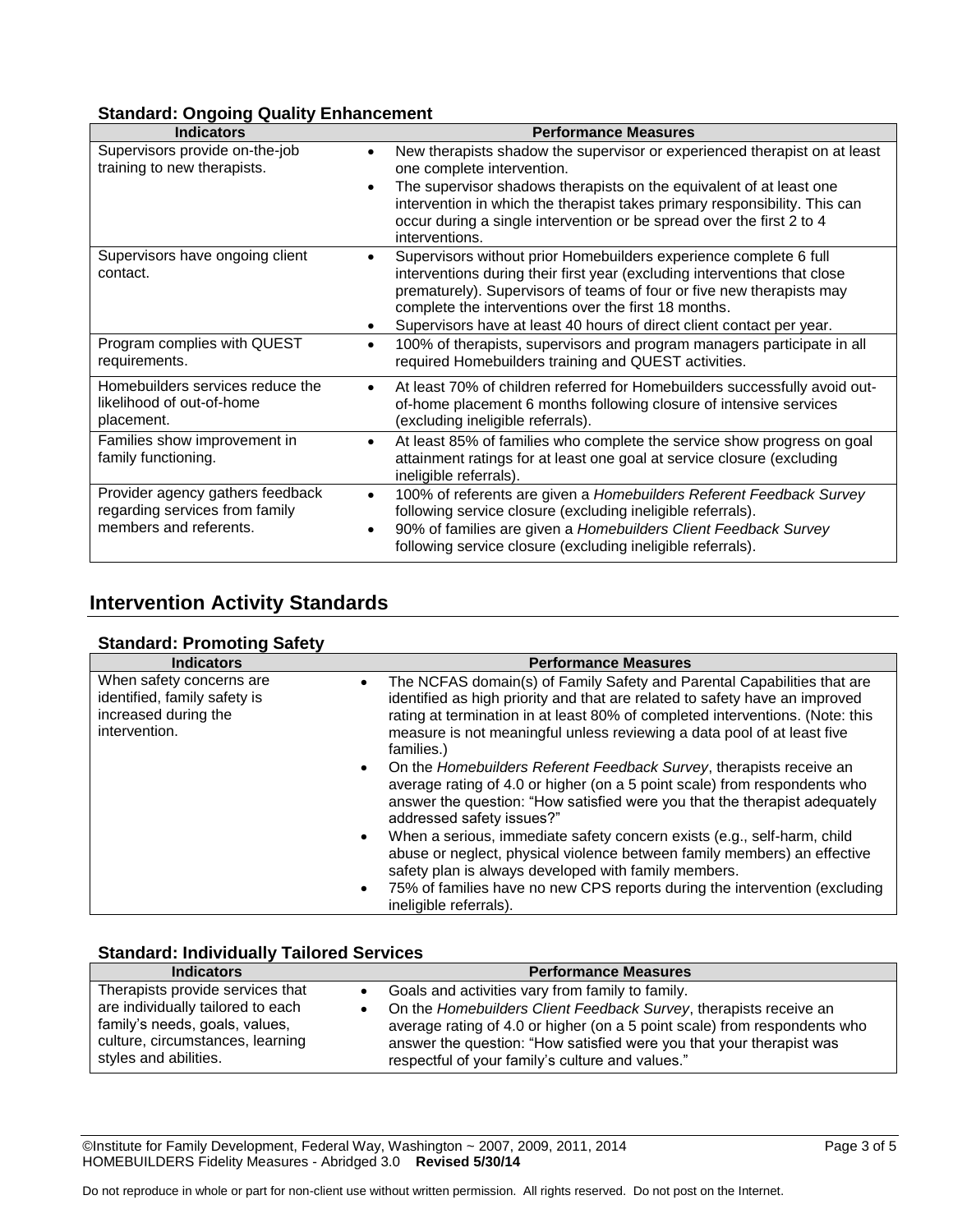# **Standard: Individually Tailored Services**

| <b>Indicators</b>                                                                                                                                                                                    | <b>Performance Measures</b>                                                                                                                                                                                                                                                                                                                                                                                                                                           |
|------------------------------------------------------------------------------------------------------------------------------------------------------------------------------------------------------|-----------------------------------------------------------------------------------------------------------------------------------------------------------------------------------------------------------------------------------------------------------------------------------------------------------------------------------------------------------------------------------------------------------------------------------------------------------------------|
| Scheduling and length of<br>$\bullet$<br>sessions vary to match the<br>needs of the family and to<br>ensure the therapist is meeting<br>with families at times when<br>problems are likely to occur. | Interventions include sessions at a variety of days and times, including<br>evenings, weekdays, weekends and holidays. When rating performance,<br>consider IFD WA state Homebuilders data below as a guide for variability of<br>session start times and weekend sessions:<br>7 am - 10 am: 14%<br>10 am $-$ 1 pm: 29%<br>1 pm $-$ 4 pm: 34%<br>4 pm - 7pm: 20%<br>7 pm – 10 pm: 3%<br>Weekend sessions: 12%<br>٠<br>Session length varies throughout interventions. |

#### **Standard: Engagement and Motivation Enhancement**

| <b>Indicators</b>                                                | <b>Performance Measures</b>                                                                                                                                                                                                                                                                                                                                                                                                                                       |
|------------------------------------------------------------------|-------------------------------------------------------------------------------------------------------------------------------------------------------------------------------------------------------------------------------------------------------------------------------------------------------------------------------------------------------------------------------------------------------------------------------------------------------------------|
| Therapists engage with family<br>members.                        | Therapists utilize the strategies outlined in the standards to enhance<br>٠<br>engagement with family members<br>Fewer than 10% of families drop out of services (excluding ineligible<br>$\bullet$<br>referrals).<br>On the Homebuilders Client Feedback Survey, therapists receive an<br>$\bullet$<br>average rating of 4.0 or higher (on a 5 point scale) from respondents who<br>answer the question: "How satisfied were you that your therapist listened to |
|                                                                  | you and understood your situation?"                                                                                                                                                                                                                                                                                                                                                                                                                               |
| Therapists help families increase<br>their motivation to change. | Therapists utilize clinical strategies that are appropriate for the family<br>members' stage of change, and that are designed to increase motivation to<br>change.                                                                                                                                                                                                                                                                                                |

## **Standard: Comprehensive Assessment**

| <b>Indicators</b>                                      | <b>Performance Measures</b>                                                                                                                                                                                                                                                                                                                                                                                                                                                                  |
|--------------------------------------------------------|----------------------------------------------------------------------------------------------------------------------------------------------------------------------------------------------------------------------------------------------------------------------------------------------------------------------------------------------------------------------------------------------------------------------------------------------------------------------------------------------|
| The therapist completes a<br>comprehensive assessment. | The NCFAS scores are congruent with the narrative description in the<br>assessment and other information regarding the family situation.<br>Assessments cite relevant information from multiple sources, including<br>family members' perspectives<br>Assessments include family members' values, strengths, skills, problems,<br>needs, barriers, and readiness for change.<br>Assessments are focused on behaviors, and include a functional analysis of<br>behaviors targeted for change. |

# **Standard: Goal Setting and Service Planning**

| <b>Indicators</b>                                                                                                                                                                            | <b>Performance Measures</b>                                                                                                                                                                                                                                                                                                                                                                                                                                                                                                                                                                                                                                                                                                                                                             |
|----------------------------------------------------------------------------------------------------------------------------------------------------------------------------------------------|-----------------------------------------------------------------------------------------------------------------------------------------------------------------------------------------------------------------------------------------------------------------------------------------------------------------------------------------------------------------------------------------------------------------------------------------------------------------------------------------------------------------------------------------------------------------------------------------------------------------------------------------------------------------------------------------------------------------------------------------------------------------------------------------|
| Service plans focus on goals that<br>reduce the danger of placement<br>or barriers to successful<br>reunification, and that can be<br>realistically accomplished during<br>the intervention. | On the Homebuilders Referent Feedback Survey, therapists receive an<br>$\bullet$<br>average rating of 4.0 or higher (on a 5 point scale) from respondents who<br>answer the question: "How satisfied were you that the goals were<br>appropriate for this family and addressed the concerns you identified in the<br>referral?"<br>The Homebuilders Service Plan addresses the prioritized problems and<br>$\bullet$<br>barriers identified in the Homebuilders Family Assessment.<br>Indicators of goal achievement are specific, attainable and accurate<br>$\bullet$<br>measures of progress.<br>Clinical strategies included in the Homebuilders Service Plan have been<br>$\bullet$<br>shown to have an impact on the targeted behaviors and are adequate to<br>address the goals. |

©Institute for Family Development, Federal Way, Washington ~ 2007, 2009, 2011, 2014 Page 4 of 5 HOMEBUILDERS Fidelity Measures - Abridged 3.0 **Revised 5/30/14**

Do not reproduce in whole or part for non-client use without written permission. All rights reserved. Do not post on the Internet.